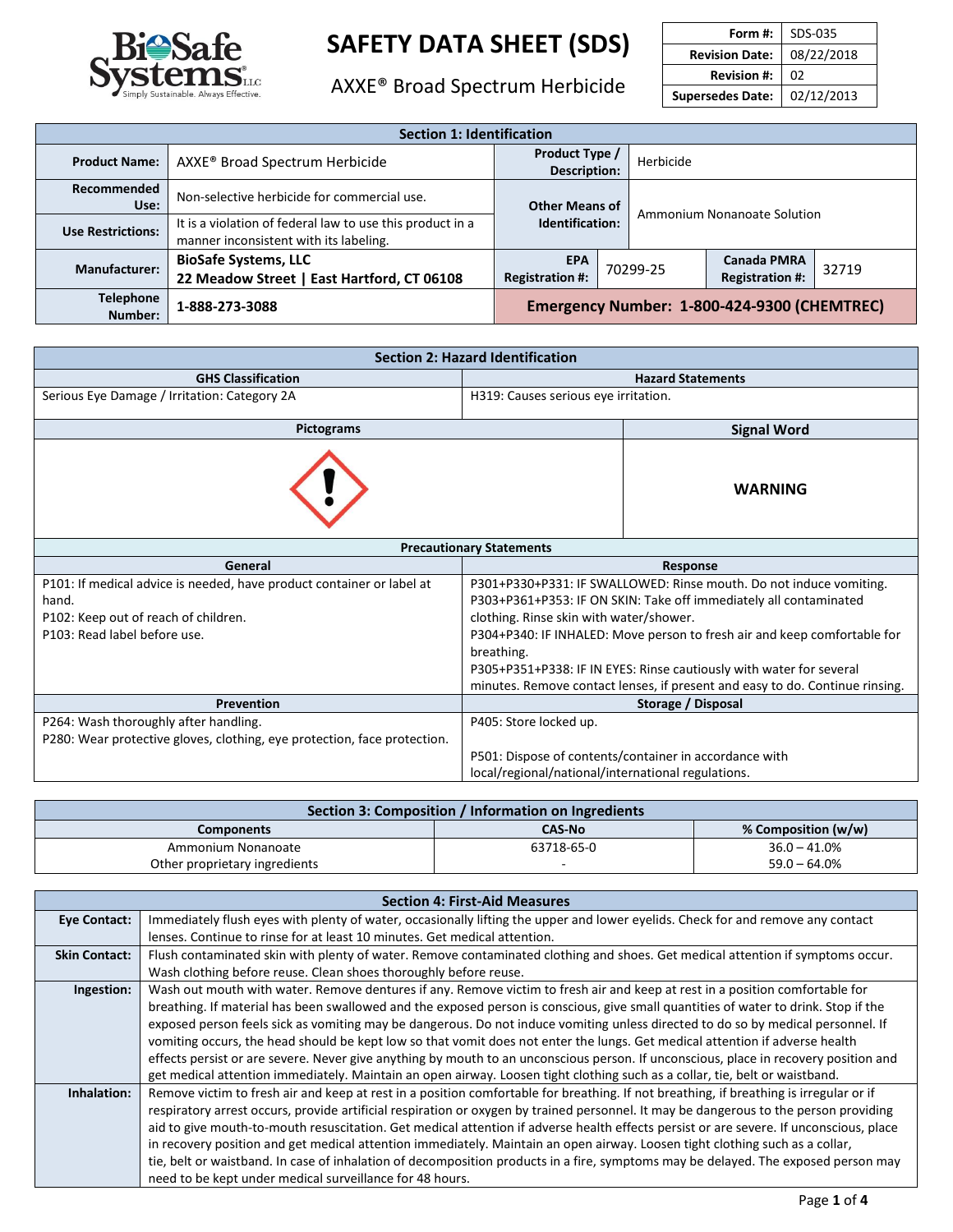

## AXXE® Broad Spectrum Herbicide **Revision #:** <sup>02</sup>

| Form #:                 | SDS-035    |
|-------------------------|------------|
| <b>Revision Date:</b>   | 08/22/2018 |
| <b>Revision #:</b>      | 02         |
| <b>Supersedes Date:</b> | 02/12/2013 |

| <b>Section 5: Fire-Fighting Measures</b>              |                                                                                               |  |  |  |
|-------------------------------------------------------|-----------------------------------------------------------------------------------------------|--|--|--|
| <b>Suitable Extinguishing Media:</b>                  | Use alcohol-resistant foam, carbon dioxide, water or dry chemical spray.                      |  |  |  |
| <b>Unsuitable Extinguishing Media:</b><br>None known. |                                                                                               |  |  |  |
| <b>Combustion Products:</b>                           | None known, not combustible.                                                                  |  |  |  |
| <b>Unusual Fire and Explosion Hazards:</b>            | In a fire or if heated, a pressure increase will occur and the container may burst.           |  |  |  |
| <b>Protective Equipment for Firefighters:</b>         | Do not enter fire area without proper protective equipment, including respiratory protection. |  |  |  |

| <b>Section 6: Accidental Release Measures</b> |                                                                                                                             |  |  |  |  |
|-----------------------------------------------|-----------------------------------------------------------------------------------------------------------------------------|--|--|--|--|
| <b>Personal Precautions:</b>                  | Evacuate surrounding areas. Keep unnecessary and unprotected personnel from entering. Do not touch or walk through          |  |  |  |  |
|                                               | spilled material. Avoid breathing vapor or mist. Provide adequate ventilation.                                              |  |  |  |  |
| <b>Emergency Procedures:</b>                  | No action shall be taken involving any personal risk or without suitable training. Evacuate surrounding areas. Keep         |  |  |  |  |
|                                               | unnecessary and unprotected personnel from entering. Do not touch or walk through spilled material. Avoid breathing         |  |  |  |  |
|                                               | vapor or mist. Provide adequate ventilation. Wear appropriate respirator when ventilation is                                |  |  |  |  |
|                                               | inadequate. Put on appropriate personal protective equipment.                                                               |  |  |  |  |
| Environmental                                 | Avoid dispersal of spilled material and runoff and contact with soil, waterways, drains and sewers. Inform the relevant     |  |  |  |  |
| <b>Precautions:</b>                           | authorities if the product has caused environmental pollution (sewers, waterways, soil or air).                             |  |  |  |  |
| <b>Methods and Material</b>                   | Small Spill: Stop leak if without risk. Move containers from spill area. Dilute with water and mop up                       |  |  |  |  |
| for Containment and                           | if water-soluble. Alternatively, or if water-insoluble, absorb with an inert dry material and place in an appropriate waste |  |  |  |  |
| Clean-Up:                                     | disposal container. Dispose of via a licensed waste disposal contractor.                                                    |  |  |  |  |
|                                               | Large Spill: Stop leak if without risk. Move containers from spill area. Approach release from upwind. Prevent entry into   |  |  |  |  |
|                                               | sewers, water courses, basements or confined areas. Wash spillages into an effluent treatment plant or proceed as follows.  |  |  |  |  |
|                                               | Contain and collect spillage with non-combustible, absorbent material e.g. sand, earth, vermiculite or diatomaceous earth   |  |  |  |  |
|                                               | and place in container for disposal according to local regulations. Dispose of via a licensed waste disposal contractor.    |  |  |  |  |
|                                               | Contaminated absorbent material may pose the same hazard as the spilled product.                                            |  |  |  |  |

|  |  |  | <b>Section 7: Handling and Storage</b> |
|--|--|--|----------------------------------------|
|--|--|--|----------------------------------------|

| Handling:         | Put on appropriate personal protective equipment (see Section 8). Do not ingest. Avoid contact with eyes, skin and clothing. Avoid   |
|-------------------|--------------------------------------------------------------------------------------------------------------------------------------|
|                   | breathing vapor or mist. Keep in the original container or an approved alternative made from a compatible material, kept tightly     |
|                   | closed when not in use. Empty containers retain product residue and can be hazardous. Do not reuse container.                        |
| Storage:          | Eating, drinking and smoking should be prohibited in areas where this material is handled, stored and processed. Workers should      |
|                   | wash hands and face before eating, drinking and smoking. Remove contaminated clothing and protective equipment before entering       |
|                   | eating areas. See also Section 8 for additional information on hygiene measures.                                                     |
| Incompatible      | Do not store below the following temperature: 0°C (32°F). Store in accordance with local regulations. Store in original container    |
| <b>Materials:</b> | protected from direct sunlight in a dry, cool and well-ventilated area, away from incompatible materials (see Section 10) and food   |
|                   | and drink. Keep container tightly closed and sealed until ready for use. Containers that have been opened must be carefully resealed |
|                   | and kept upright to prevent leakage. Do not store in unlabeled containers. Use appropriate containment to avoid environmental        |
|                   | contamination.                                                                                                                       |

| Section 8: Exposure Controls / Personal Protection       |                                                                                                              |                 |                 |  |  |
|----------------------------------------------------------|--------------------------------------------------------------------------------------------------------------|-----------------|-----------------|--|--|
|                                                          | <b>Components with Workplace Control Parameters</b>                                                          |                 |                 |  |  |
| <b>ACGIH</b><br><b>NIOSH</b><br><b>OSHA</b><br>Component |                                                                                                              |                 |                 |  |  |
| Ammonium Nonanoate                                       | Not applicable.                                                                                              | Not applicable. | Not applicable. |  |  |
| <b>Engineering Controls:</b>                             | Good general ventilation should be sufficient to control worker exposure to airborne contaminants.           |                 |                 |  |  |
| <b>General Hygienic Practices:</b>                       | Do not eat, drink or smoke during use.                                                                       |                 |                 |  |  |
| <b>Personal Protective Equipment:</b>                    | Protective clothing, protective goggles, gloves, face shield.                                                |                 |                 |  |  |
| <b>Respiratory Protection:</b>                           | Use NIOSH-approved respirator where airborne concentrations of vapor are expected to exceed exposure limits. |                 |                 |  |  |
| Eye / Face Protection:                                   | Chemical goggles or face shield.                                                                             |                 |                 |  |  |
| Hands:                                                   | Chemical resistant gloves.                                                                                   |                 |                 |  |  |
| Skin / Body:                                             | Wear suitable protective clothing.                                                                           |                 |                 |  |  |

| <b>Section 9: Physical and Chemical Properties</b> |                     |                                                            |                 |                                   |                                    |  |
|----------------------------------------------------|---------------------|------------------------------------------------------------|-----------------|-----------------------------------|------------------------------------|--|
| Appearance:                                        | Clear, pale liquid. | Odor:                                                      | Slight ammonia. | <b>Odor Threshold:</b>            | Not available.                     |  |
| pH:                                                | $8.0 - 9.0$         | <b>Specific Gravity:</b>                                   | 1.00 $g/cm^3$   | Viscosity:                        | $0.61$ cm <sup>2</sup> /s (61 cSt) |  |
| <b>Melting Point:</b>                              | Not available.      | <b>Freezing Point:</b>                                     | Not available.  | <b>Boiling Point:</b>             | 104.4°C (219.9°F)                  |  |
| <b>Flash Point:</b>                                | Not available.      | Flammability:                                              | Not available.  | <b>Flammability Limits:</b>       | Not available.                     |  |
| <b>Vapor Pressure:</b>                             | Not available.      | <b>Vapor Density:</b>                                      | Not available.  | Solubility:                       | Complete.                          |  |
| <b>Evaporation Rate:</b>                           | Not available.      | <b>Auto-Ignition Temperature:</b>                          | Not available.  | <b>Decomposition Temperature:</b> | Not available.                     |  |
| <b>Relative Density:</b>                           | Not available.      | Partition Coefficient n-octanol / water:<br>Not available. |                 |                                   |                                    |  |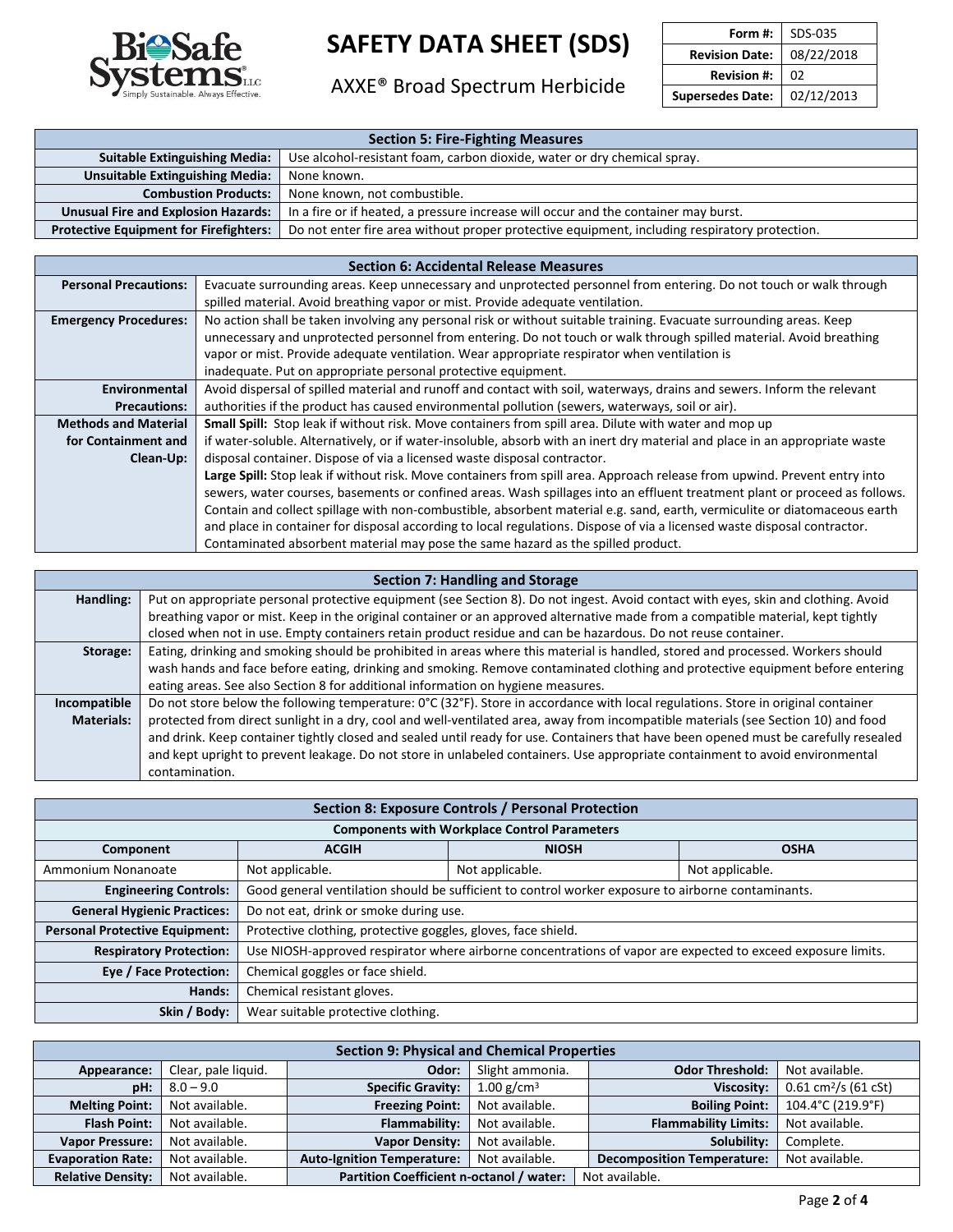

## AXXE® Broad Spectrum Herbicide **Revision #:** <sup>02</sup>

|                         | Form #: $\vert$ SDS-035 |
|-------------------------|-------------------------|
| <b>Revision Date:</b>   | 08/22/2018              |
| <b>Revision #:</b>      | 02                      |
| <b>Supersedes Date:</b> | 02/12/2013              |

| Section 10: Stability and Reactivity             |                                                     |  |  |  |
|--------------------------------------------------|-----------------------------------------------------|--|--|--|
|                                                  | <b>Stability:</b>   Stable under normal conditions. |  |  |  |
| <b>Conditions to Avoid:</b> No specific data.    |                                                     |  |  |  |
| <b>Incompatible Materials:</b> No specific data. |                                                     |  |  |  |
| <b>Hazardous Decomposition Products:</b>         | Carbon Dioxide, Carbon Monoxide, Nitrogen Oxides.   |  |  |  |

| <b>Section 11: Toxicological Information</b> |                                 |                                |                   |                        |                                  |                         |                |
|----------------------------------------------|---------------------------------|--------------------------------|-------------------|------------------------|----------------------------------|-------------------------|----------------|
| <b>Acute Toxicological Data</b>              |                                 |                                |                   |                        |                                  |                         |                |
| Oral LD50:                                   | $>5000$ mg/kg (rat)             |                                | Dermal LD50:      | >2000 mg/kg (rabbit)   |                                  | <b>Inhalation LC50:</b> | Not available. |
| <b>Likely Routes of Exposure:</b>            |                                 | Eye contact, skin contact.     |                   |                        |                                  |                         |                |
| <b>Symptoms and Effects</b>                  |                                 |                                |                   |                        |                                  |                         |                |
| <b>Condition</b>                             |                                 | <b>Acute Effects</b>           |                   |                        | <b>Chronic (Delayed) Effects</b> |                         |                |
| <b>Eye Contact:</b>                          |                                 | Causes serious eye irritation. |                   | Persistent irritation. |                                  |                         |                |
| <b>Skin Contact:</b>                         | No specific data.               |                                | No specific data. |                        |                                  |                         |                |
| Inhalation:                                  | No specific data.               |                                |                   | No specific data.      |                                  |                         |                |
|                                              | No specific data.<br>Ingestion: |                                |                   | No specific data.      |                                  |                         |                |

| <b>Section 12: Ecological Information</b> |                                   |  |  |  |
|-------------------------------------------|-----------------------------------|--|--|--|
| Ecotoxicity:                              | Not available.                    |  |  |  |
| <b>Persistence and Degradability:</b>     | Not available.                    |  |  |  |
| <b>Bioaccumulation Potential:</b>         | Not available.                    |  |  |  |
| <b>Mobility in Soil:</b>                  | Not available.                    |  |  |  |
| <b>Other Adverse Effects:</b>             | Avoid release to the environment. |  |  |  |

| <b>Section 13: Disposal Considerations</b>                                                                                                                |                                                                                                        |  |  |  |  |
|-----------------------------------------------------------------------------------------------------------------------------------------------------------|--------------------------------------------------------------------------------------------------------|--|--|--|--|
| <b>Waste from Residues and Unused Product:</b><br>Dispose of waste material in accordance with all local, regional, national, provincial, territorial and |                                                                                                        |  |  |  |  |
|                                                                                                                                                           | international regulations.                                                                             |  |  |  |  |
| <b>Contaminated Container Disposal:</b>                                                                                                                   | Do not reuse or refill this container. Triple rinse empty containers with clean water. Clean and empty |  |  |  |  |
|                                                                                                                                                           | containers are to be recycled or placed in the trash.                                                  |  |  |  |  |

| <b>Section 14: Transport Information</b> |                            |                                |                                     |                    |                         |                            |
|------------------------------------------|----------------------------|--------------------------------|-------------------------------------|--------------------|-------------------------|----------------------------|
|                                          | <b>UN</b><br><b>Number</b> | <b>UN Proper Shipping Name</b> | <b>Hazard Class</b><br>(Subsidiary) | Label (Subsidiary) | <b>Packing</b><br>Group | <b>Marine</b><br>Pollutant |
|                                          |                            |                                |                                     |                    |                         |                            |
| Not regulated.                           |                            |                                |                                     |                    |                         |                            |

| <b>Section 15: Regulatory Information</b>                                           |                                                                                                                     |                    |                      |                 |                                               |                                  |  |          |                         |                 |  |
|-------------------------------------------------------------------------------------|---------------------------------------------------------------------------------------------------------------------|--------------------|----------------------|-----------------|-----------------------------------------------|----------------------------------|--|----------|-------------------------|-----------------|--|
| <b>TSCA Inventory List:</b>                                                         | <b>US EPA CERCLA Hazardous Substances:</b><br>Yes                                                                   |                    |                      | Not applicable. |                                               |                                  |  |          |                         |                 |  |
| SARA Title III Sec. 302/303                                                         | Not applicable.                                                                                                     |                    |                      |                 |                                               | Not applicable.<br>Sec. 302 TPQ: |  |          |                         |                 |  |
| SARA Title III Sec. 311/312                                                         | Not applicable.<br><b>Hazard Category:</b><br>Not applicable.                                                       |                    |                      |                 |                                               |                                  |  |          | <b>Sec. 304 EHS RQ:</b> | Not applicable. |  |
| <b>US EPA EPCRA Sec. 313</b>                                                        | Not applicable.                                                                                                     |                    |                      |                 | <b>CAA Threshold Qty:</b><br>Not applicable.  |                                  |  |          |                         |                 |  |
| <b>NFPA Rating</b>                                                                  | Health:                                                                                                             | 2                  | <b>Flammability:</b> | 0               | <b>Reactivity:</b><br>0                       |                                  |  | Special: | None                    |                 |  |
| <b>HMIS Rating</b>                                                                  | Health:                                                                                                             | $\overline{2}$     | <b>Flammability:</b> | 0               | <b>Physical:</b><br>PPE:<br>Recommended.<br>0 |                                  |  |          |                         |                 |  |
| <b>CAN WHMIS Classification</b><br>Class D-2B: Material causing other toxic effects |                                                                                                                     |                    |                      |                 |                                               |                                  |  |          |                         |                 |  |
| California Prop 65                                                                  | This product does not contain any substances known to the state of California to cause cancer, developmental and/or |                    |                      |                 |                                               |                                  |  |          |                         |                 |  |
|                                                                                     |                                                                                                                     | reproductive harm. |                      |                 |                                               |                                  |  |          |                         |                 |  |